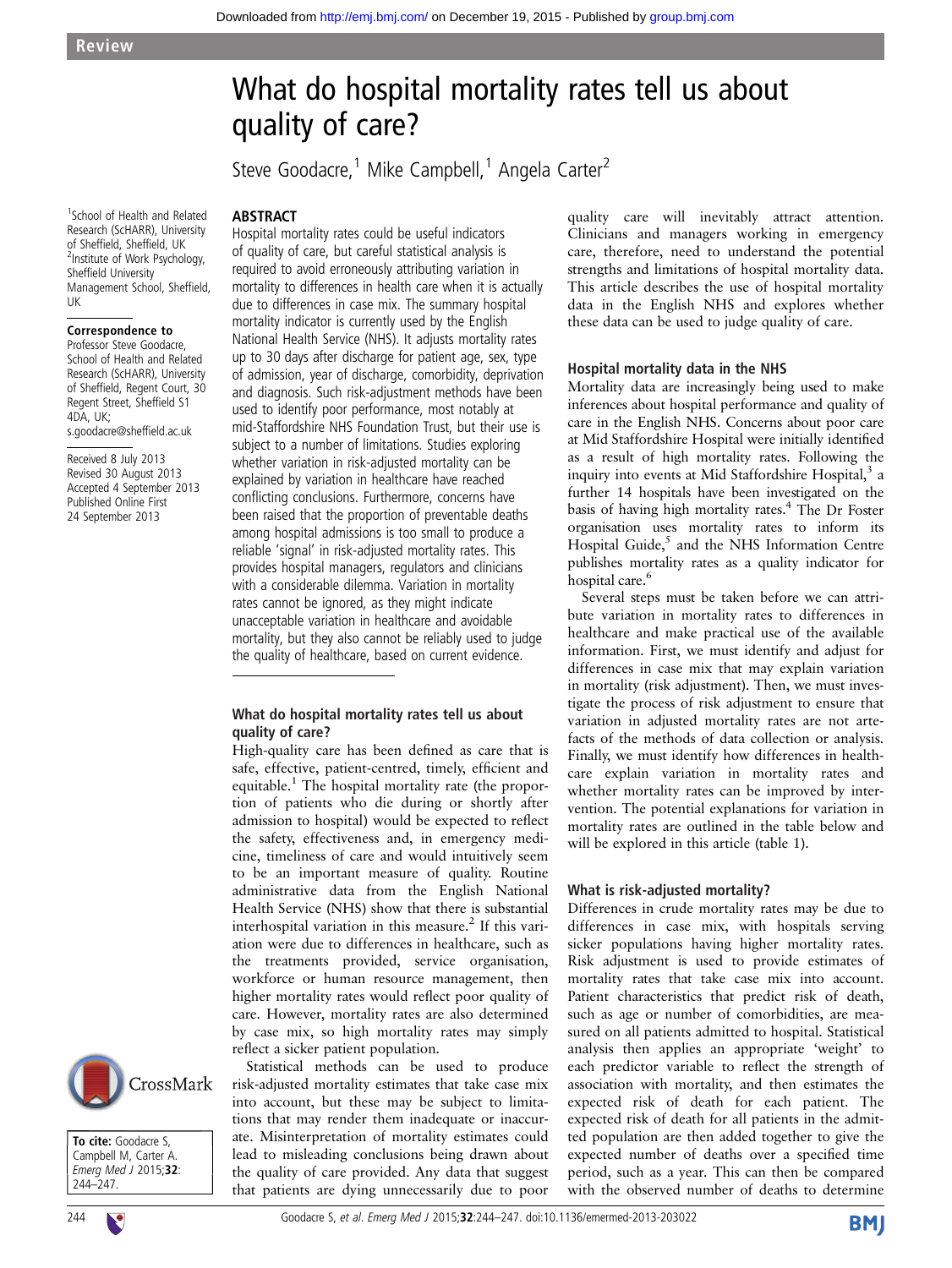Table 1 Potential explanations for variation in risk-adjusted mortality

| Variation in case mix                                                                                                                                                                               | Artefacts of data collection or analysis                                                                                                     | Variation in healthcare                                                                                                                                                                                                                           |
|-----------------------------------------------------------------------------------------------------------------------------------------------------------------------------------------------------|----------------------------------------------------------------------------------------------------------------------------------------------|---------------------------------------------------------------------------------------------------------------------------------------------------------------------------------------------------------------------------------------------------|
| Age*<br>$Sex*$<br>Type of admission*<br>Year of discharge*<br>Comorbidity*<br>Deprivation*<br>Diagnosis*<br>Physiological measures of illness severityt<br>Blood test measures of illness severityt | Coding of diagnosis<br>Recording of comorbidities<br>Exclusion of palliative care cases<br>Handling of readmissions<br>Constant risk fallacy | Treatments provided (eg, sepsis bundles)<br>Service organisation (eq. centralisation of specialist care)<br>Workforce (eq. number and seniority of doctors)<br>Human resource management<br>(eg, performance appraisal, training and teamworking) |
| *Included in routine hospital mortality rate risk adjustment.<br>tNot included in routine hospital mortality rate risk adjustment.                                                                  |                                                                                                                                              |                                                                                                                                                                                                                                                   |

how the actual hospital mortality rate compares with the

expected mortality rates. The summary hospital mortality indicator  $(SHMI)^7$  is currently used by the English NHS. It adjusts mortality rates up to 30 days after discharge for patient age, sex, type of admission, year of discharge, comorbidity, deprivation and diagnosis. Between April 2005 and September 2010, there were 36 453 419 admissions to hospitals in England, of whom 1 577 803 (4.3%) died in hospital or within 30 days of discharge. The SHMI varied across the hospitals from 50% below expected to 30% above expected indicating considerable unexplained variation after adjustment. Emergency cases accounted for 75% of admissions and 95% of deaths, so investigation of variation in the SHMI needs to focus on emergency care.

Trends in risk-adjusted mortality data support the inference that some mortality is potentially avoidable. Mortality rates are higher among patients admitted to hospital at weekends compared with weekdays,<sup>8</sup> which may reflect reduced availability of staff or services at weekends. Mortality rates have fallen in England over the last  $5$  years,<sup>9</sup> and in the Australian state of Victoria over the last 10 years<sup>10</sup> which may reflect improved care. Alternatively, these trends could reflect differences in case mix or changes in coding, such as increased use of palliative care codes.

#### What are the limitations of risk adjustment?

The SHMI was developed to address issues identified with a previous risk-adjustment method, the Hospital Standardised Mortality Ratio (HSMR). $^{11}$   $^{12}$  Alternative methods, such as the QUality and Outcomes Research Unit Measure (QUORUM) could provide better risk prediction than the SHMI, but not necessarily better discrimination between hospitals.<sup>13</sup> However, none of these methods take illness severity into account. A study of adult emergency hospital admissions $14$  showed that the addition of measures of illness severity, such as physiological measures or blood tests, markedly improved model prediction of risk-adjustment models (c-statistic improved from 0.81 to 0.90) and changed the ranking of nine participating hospitals, based on their standardised mortality ratio (SMR). These findings suggest that variation in illness severity may explain at least some of the variation in the SHMI. However, measures of illness severity are not routinely captured by current data systems, so it is not currently possible to adjust routine mortality data for illness severity, except for specific patient groups, such as major trauma or intensive care (and even in these groups, adjustment for illness severity may be incomplete). This means that variation in mortality rates due to differences in illness severity could be wrongly attributed to differences in healthcare.

Risk-adjusted mortality estimates may also be limited by problems of data coding and analysis. The process of collecting data for risk adjustment requires judgments to be made about inclusion of cases in the analysis, the diagnostic categorisation of cases and the recording of important covariates (such as the number of comorbidities). Variation in these judgments between hospitals<sup>15</sup> or over time<sup>16</sup> could explain some variation in risk-adjusted mortality. For example, palliative care cases may be excluded from analysis because mortality would be an inappropriate measure of quality of care. However, after public release of HSMR data in Canada, national HSMR declined while rates of palliative care coding increased dramatically.<sup>16</sup> This suggests that the use of palliative care coding to exclude cases can be used to improve risk-adjusted mortality rates. The method of analysis, for example, the way in which readmissions are handled,<sup>17</sup> can also substantially influence estimates of risk-adjusted mortality.

The process of risk adjustment assumes that each variable in the model has a constant association with mortality, yet studies have shown significant variation between hospitals in this association for key variables used for risk adjustment.14 18 In these circumstances, the assumption of a constant association with mortality is known as the 'constant risk fallacy' and may result in risk adjustment paradoxically worsening the effect of differences in case mix upon risk-adjusted mortality.<sup>19</sup> These limitations of risk-adjustment methods have led to criticism of the use of risk-adjusted outcomes to judge quality of care.<sup>20 21</sup>

## Can variation in risk-adjusted mortality be explained by variation in healthcare?

If risk-adjusted outcomes are used to make inferences about quality of care, then the 'attributional validity' of the outcome needs to be demonstrated. This is defined as the degree to which variation in the risk-adjusted outcome can be attributed to the quality of care provided.<sup>22</sup> The attributional validity of risk-adjustment methods is rarely formally evaluated, and methods are poorly developed.<sup>22 23</sup> Review methods can be used to evaluate quality of care at institutions, and then compared with risk-adjusted outcomes. These may be explicit, comparing care with a checklist of quality criteria, or implicit, involving a more general reviewer assessment of quality of care on a scale measure; typically based on a 1–5 Likert rating. Similar methods can be used to evaluate the care of individual patients to determine whether discrepancies between predicted and actual outcome are explained by characteristics of the care provided. However, all these methods are subject to rater variability, requiring careful training of raters and the use of unambiguously labelled scales to reduce variability.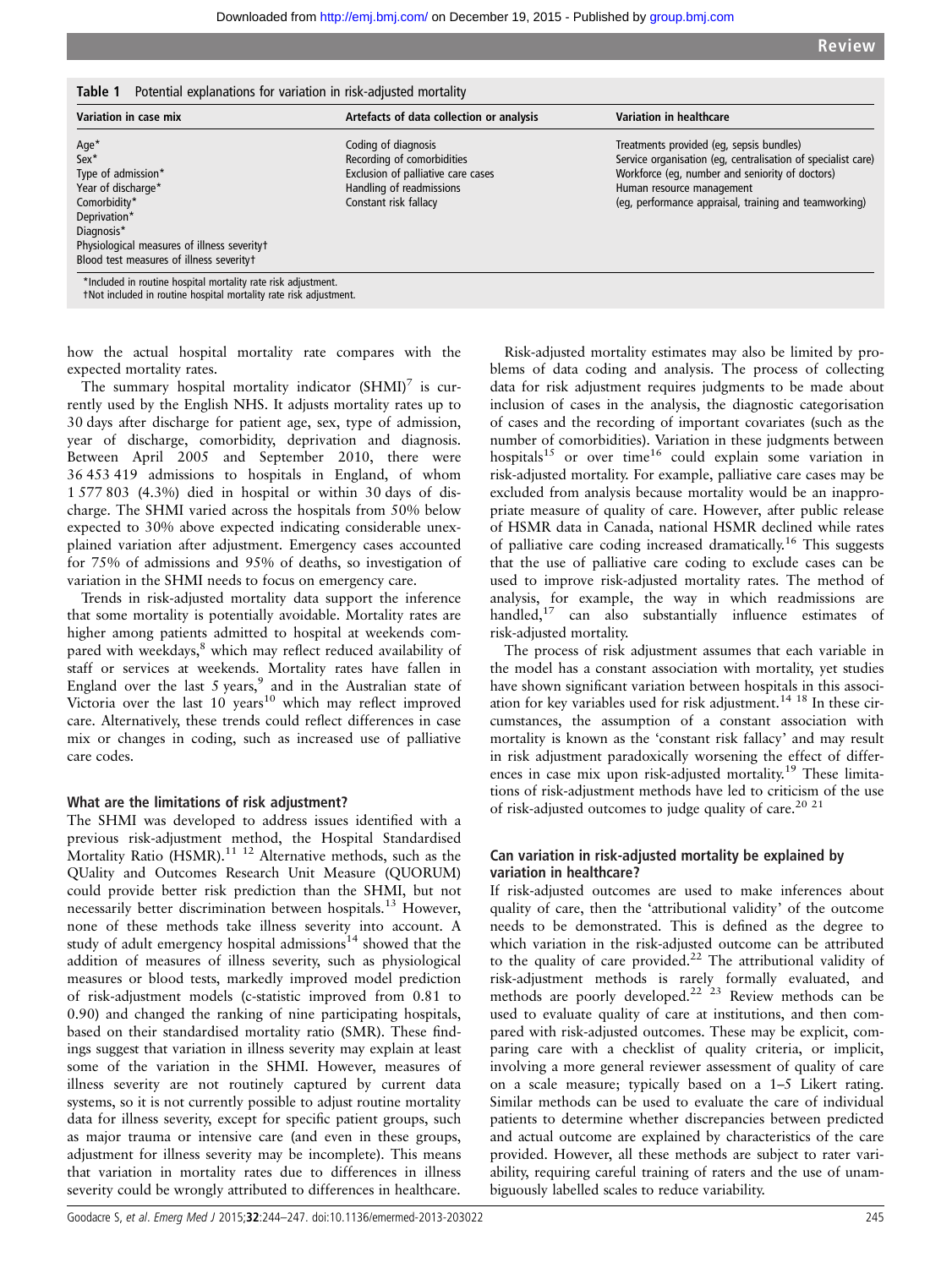## Review

Most of such studies have been undertaken in the USA and have produced mixed results. Thomas et  $al^{24}$  studied patients hospitalised for cardiac disease, acute myocardial infarction or septicaemia and only found an association between quality of care and outcome for cardiac disease. Dubois et  $al^{25}$  studied patients with cerebrovascular accident, myocardial infarction and pneumonia, and Park et  $al^{26}$  studied patients with heart failure or myocardial infarction. Both failed to show association between quality of care and mortality rates. A study of Medicare patients<sup>27</sup> found a weak statistical correlation, and a study of five medical conditions<sup>28</sup> found some association between quality of care and outcomes. Other studies have focussed on surgical patients, again with mixed results.<sup>29-31</sup> A study of emergency medical admissions from the UK, Australia and Hong Kong<sup>32</sup> found little evidence that deaths occurring in patients with a low predicted mortality from risk adjustment could be attributed to the quality of healthcare provided. Simulation studies $33 \times 34$  also failed to show that risk-adjusted mortality estimates predicted quality of care.

Another way of assessing attributional validity is to explore whether mortality rates correlate with other measures of the structures, processes or outcomes of care. A recent study<sup>35</sup> calculated a general quality rating for NHS hospitals (the MHP Health Mandate Quality Index) using routinely available data on 10 quality indicators, including staff and patient surveys, infection rates, waiting times and recorded complaints. Analysis showed no correlation between SHMI and the quality index. By contrast, a survey of human resource directors from 61 acute hospitals in England showed an association between mortality and human resource practices, such as performance appraisal, training and teamworking.36 A study from the USA showed that hospitals that were able to attract and retain good nurses, and provided opportunities for good nursing care, had lower mortality rates than comparator hospitals. $37$  Meanwhile, Jarman  $et$   $al^{38}$  showed an association between mortality rates and the number of doctors per hospital bed in the NHS. Associations have also been shown between risk-adjusted mortality and measures of emergency department performance, such as overcrowding $39$  and waiting times. $40$ 

These studies provide mixed evidence to support the inference that variation in risk-adjusted mortality can be attributed to variation in quality of care. This may reflect limitations in study design, differences between study settings or problems in measuring quality of care.

## Does risk-adjusted mortality change in response to intervention?

If risk-adjusted mortality changes in response to intervention then this could provide evidence of avoidable mortality that can be reduced by intervention, provided sources of bias and confounding are addressed. Sutton et  $al^{41}$  evaluated the implementation of a pay-for-performance programme called Advancing Quality in the northwest of England, and showed an absolute reduction in mortality of 1.3% (95% CI 0.4% to 2.1%) after implementation. Another study of 12 hospitals showed reductions in HSMRs following interventions aimed at reducing avoidable mortality.<sup>42</sup> Meanwhile, a study specifically of patients with sepsis showed that risk-adjusted mortality improved after the introduction of sepsis bundles (a selected set of elements of care distilled from evidence-based practice guidelines).<sup>43</sup> By contrast, Collum *et al*<sup>44</sup> found no change in risk-adjusted mortality after a reduction in junior doctors' working hours.

These studies suggest that mortality may be reduced by interventions but they may be subject to bias. Uncontrolled before

versus after intervention studies carry a high risk of bias due to changes in patient selection accompanying the intervention resulting in a different risk population after intervention that is not fully accounted for by risk adjustment. For example, centralisation of services will lead to hospitals receiving a different patient population with a different risk of death. Selecting hospitals for intervention on the basis of a high mortality rate also creates potential for regression to the mean. If random variation is at least partly responsible for the high mortality rate that prompted intervention, then there is a high probability that subsequent random variation will produce an apparent fall in mortality rate.

## Are there sufficient preventable deaths to explain variation in risk-adjusted mortality?

Ultimately, any attempt to attribute variation in risk-adjusted mortality to the quality of care provided depends upon assuming that a proportion of deaths are preventable and that this proportion is large enough to explain variation in mortality rates. It has been estimated that 6% of hospital deaths are preventable.<sup>45</sup> Girling et  $al^{46}$  developed a model to estimate the proportion of the variation in SMRs that could be accounted for by variation in preventable mortality. They found that if only 6% of hospital deaths are preventable then the predictive value of the SMR could be no greater than 9%, that is, if a hospital has a SMR in the highest 2.5% of all hospitals then there is only a 9% probability that the preventable mortality rate was in the top 2.5%. This suggests that risk-adjusted mortality provides a poor means of identifying hospitals with high rates of preventable mortality, unless the proportion of preventable hospital deaths is much higher than the 6% previously estimated.

## Should hospital mortality rates be used to judge quality of care?

Mortality rates have powerful face validity that makes them an attractive choice for a quality indicator. Even if it is unlikely that high risk-adjusted mortality reflects preventable mortality, many would argue that investigation of quality of care is essential. Investigation could involve evaluating a range of measures, including process measures or staff and patient feedback, rather that relying on risk-adjusted mortality alone. However, such investigation needs to take into account the limitations of risk-adjustment and the weak and conflicting evidence that variation in mortality rates can be attributed to variation in healthcare. The process of investigation may itself be subject to confirmation bias, whereby examples of poor care that can be observed in any hospital are used to explain a high mortality rate in a hospital selected for investigation. Any improvement in the mortality rate after intervention may be due to bias or regression to the mean. Failure to take these issues into account could lead to a wasteful cycle of investigation, intervention and apparent improvement that is all based on random variation or bias.

Risk-adjusted mortality data present hospitals and the health service with a complex and challenging problem. The investigation into Mid Staffordshire NHS Foundation Trust<sup>3</sup> has shown that they cannot be ignored, but the available evidence suggests that they cannot be used to reliably judge quality of care. This uncertainty suggests that presentation of mortality data in the form of league tables is inappropriate, and estimates of numbers of preventable deaths based on risk-adjusted mortality estimates are unlikely to be accurate. Further investigation of the causes of variation in risk-adjusted mortality is required, but this should not be limited to hospitals with high mortality rates, and should